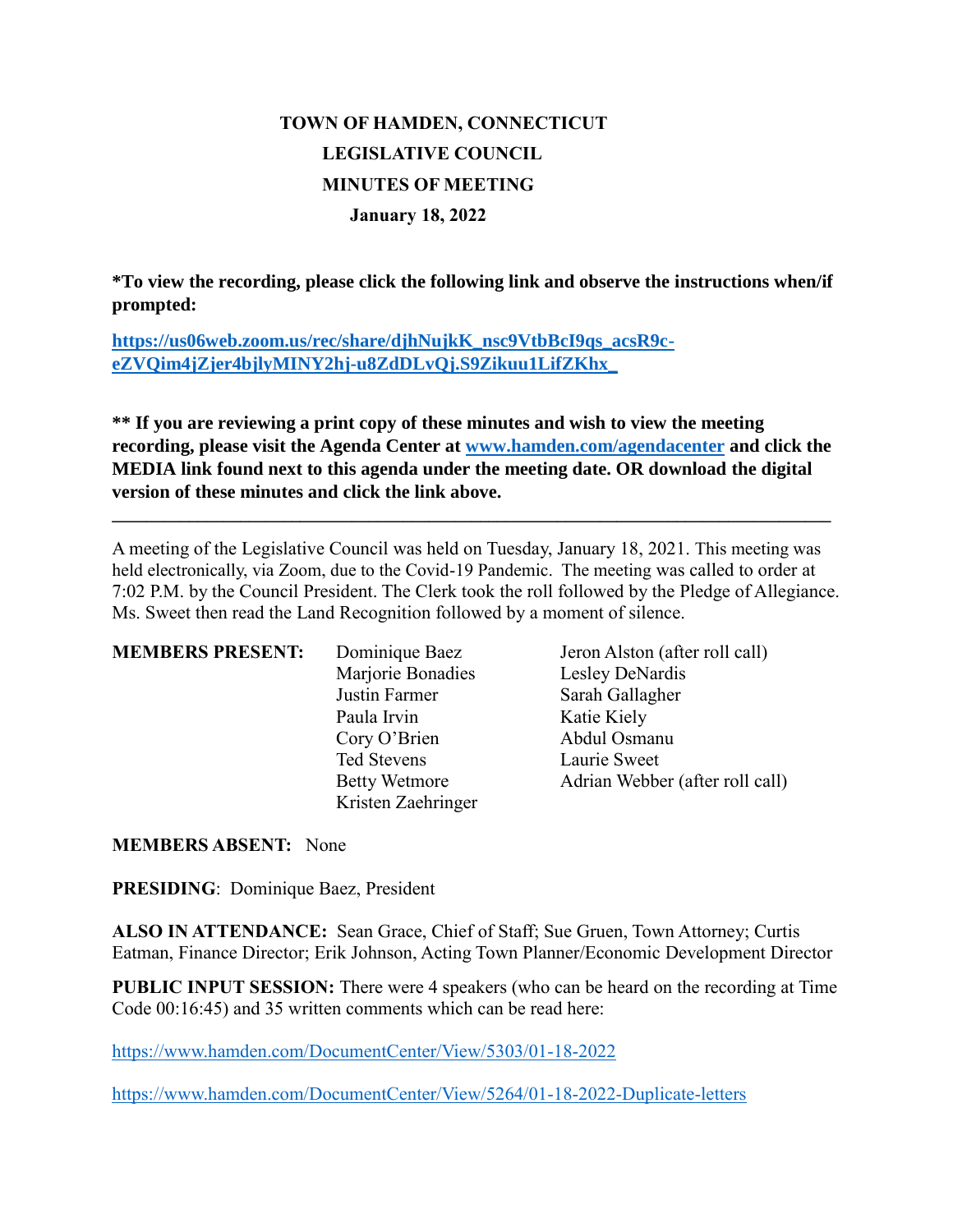**CORRESPONDENCE:** Tonight's correspondence can be read here:

[https://www.hamden.com/DocumentCenter/View/5266/Rose-Mentone-Statement--1-24-2020-](https://www.hamden.com/DocumentCenter/View/5266/Rose-Mentone-Statement--1-24-2020--letter) [letter](https://www.hamden.com/DocumentCenter/View/5266/Rose-Mentone-Statement--1-24-2020--letter)

**REPORT OF THE PRESIDENT:** Ms. Baez announced that the Council would be changing their meeting schedule going forward saying they will have both full Council meetings and committee meetings on the first and third Mondays of the month, beginning with the full Council meeting and then having the committees on the tail end of the evening. She said this is an effort to shorten their meetings and streamline business and still allow the administration to quickly bring items to the table. She then said their next meeting night is February  $7<sup>th</sup>$ .

Ms. Baez addressed some concerns that were written and brought to their attention and said that they as Council people need to be accountable to each other, have a level of respect and decorum. She said they hold this office and represent the residents and they should continue to represent the residents with a higher level of respect, a higher level of listening and trusting, and being good to one another and have respect for each other, our colleagues, within these meetings outside of the meetings, our volunteers. our citizenry and our Town employees. She said Council has gotten criticism in the past for their behavior and she will not have that behavior going forward. She said she will be re-instating a Rules Committee that will create parameters and boundaries that should not be crossed by Council people and if they are there will be discipline to follow.

Ms. Baez went on to say that during this meeting she will be shutting commentary short or redirecting discussion if it's not on topic or germane to the discussion at hand.

# **REPORTS OF BOARDS AND DEPARTMENTS:** None

#### **REPORTS OF COUNCIL LIAISONS:** None

# **APPROVAL OF PREVIOUS MINUTES:**

November 9, 2021: Moved by Mr. Stevens, seconded by Ms. Wetmore and approved unanimously.

December 13, 2021: Moved by Ms. Zaehringer, seconded by Mr. Farmer and approved unanimously.

**CONSENT CALENDAR:** Ms. Baez requested motion for approval of the consent calendar. Moved by Ms. Wetmore, seconded by Mr. Farmer. Ms. Wetmore then asked if items 10, 15 and 25 could be pulled to the regular agenda. Ms. Baez then called for the vote on the consent without items 10, 15 and 25 and it was approved with 1 abstention (Farmer)

Ms. Baez then announced those items would go to the bottom of the regular agenda.

- **1. Refund of Property Taxes collected prior to July 1, 2021 – (16) totaling \$4,404.73**
- **2. Refund of Property Taxes collected between to July 1, 2021 and June 30, 2022 Overpayments on current Grand List –(4) totaling \$12,127.82**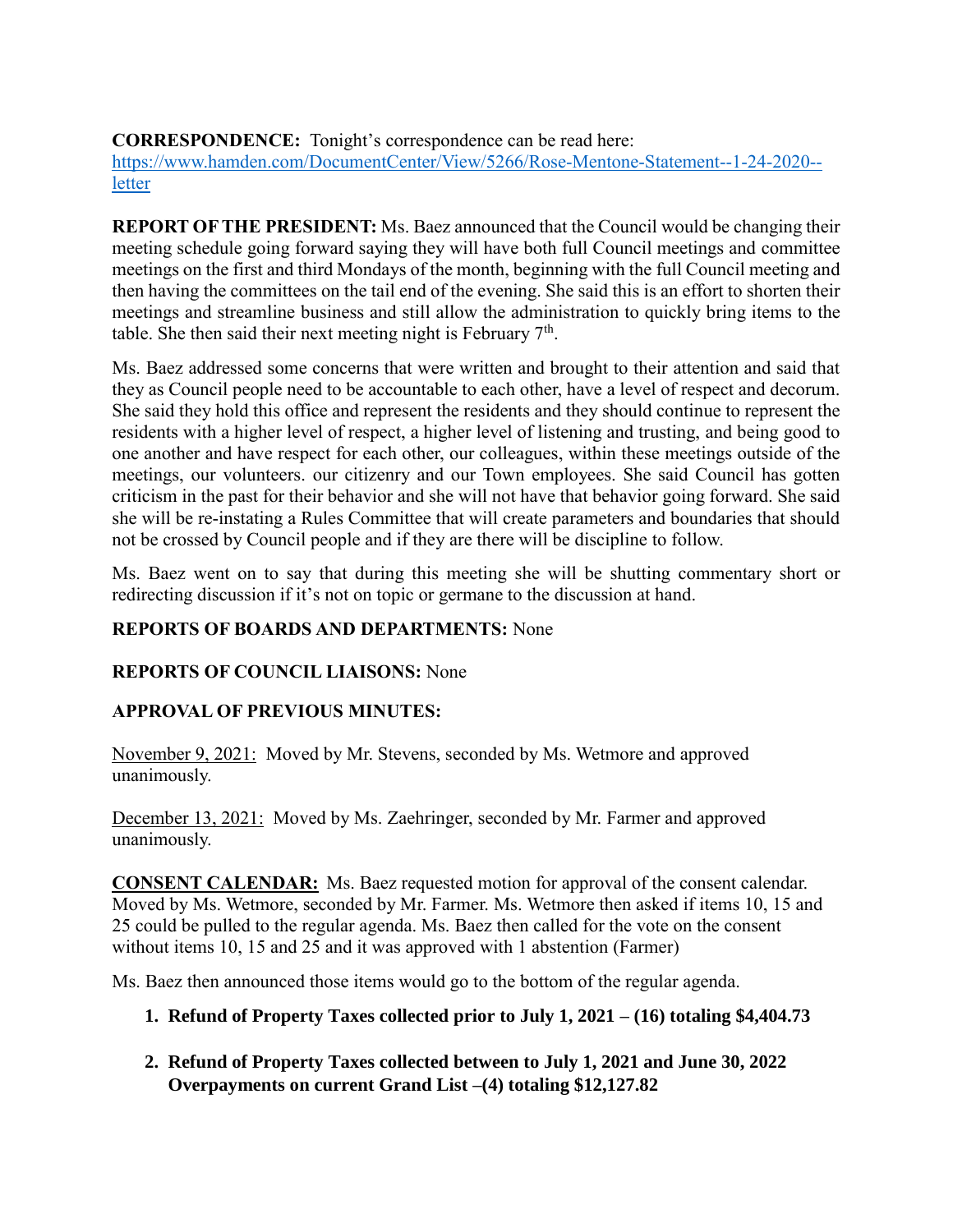- **3. Refund of Motor Vehicle Taxes collected between July 1, 2021 and June 30, 2022 – Overpayments on current Grand List – (58) totaling \$23,797.04**
- **4. Appointment of Erin Fitch to the Human Rights & Relations Commission for a term to expire April 30. 2024**
- **5. Appointment of Elaine Dove to the Police Commission for a term to expire December 31, 2023**
- **6. Appointment of Vaughn Willis to the Police Commission for a term to expire December 31, 2023**
- **7. Appointment of Paul V. Fioretti as an alternate to the Zoning Board of Appeals for a term to expire January 31, 2026**
- **8. Appointment of Lisa Crutchfield Diggs to the Technology Commission for a term to expire July 1, 2023**
- **9. Appointment and reappointment of John R. Brantley to the Zoning Board of Appeals for an appointment to expire January 31, 2022 and a reappointment to expire January 31, 2027**
- **11. Reappointment of Matthew Fitch to the Town Center Park Commission for a term to expire November 1, 2024**
- **12. Reappointment of Gary Beard Jr. to the Technology Commission for a term to expire July 1, 2024**
- **13. Bid waiver for a full time Juvenile Review Board Case Manager and Administrative Costs – (Youth Service Bureau – Connecticut Violence Intervention Program) – \$37,500**
- **14. Order to approve amendment to agreement with Haley and Aldrich, Inc. Post Construction Phase Services Villano Park and Rochford Field**
- **16. Order providing for the appointment of a Mayoral Appointment – Sean Grace, Chief of Staff**
- **17. Order providing for the appointment of a Mayoral Appointment – Alexa Panayotakis, Deputy Chief of Staff**
- **18. Order providing for the appointment of Curtis Eatman as Director of Finance and approval of Employment Agreement**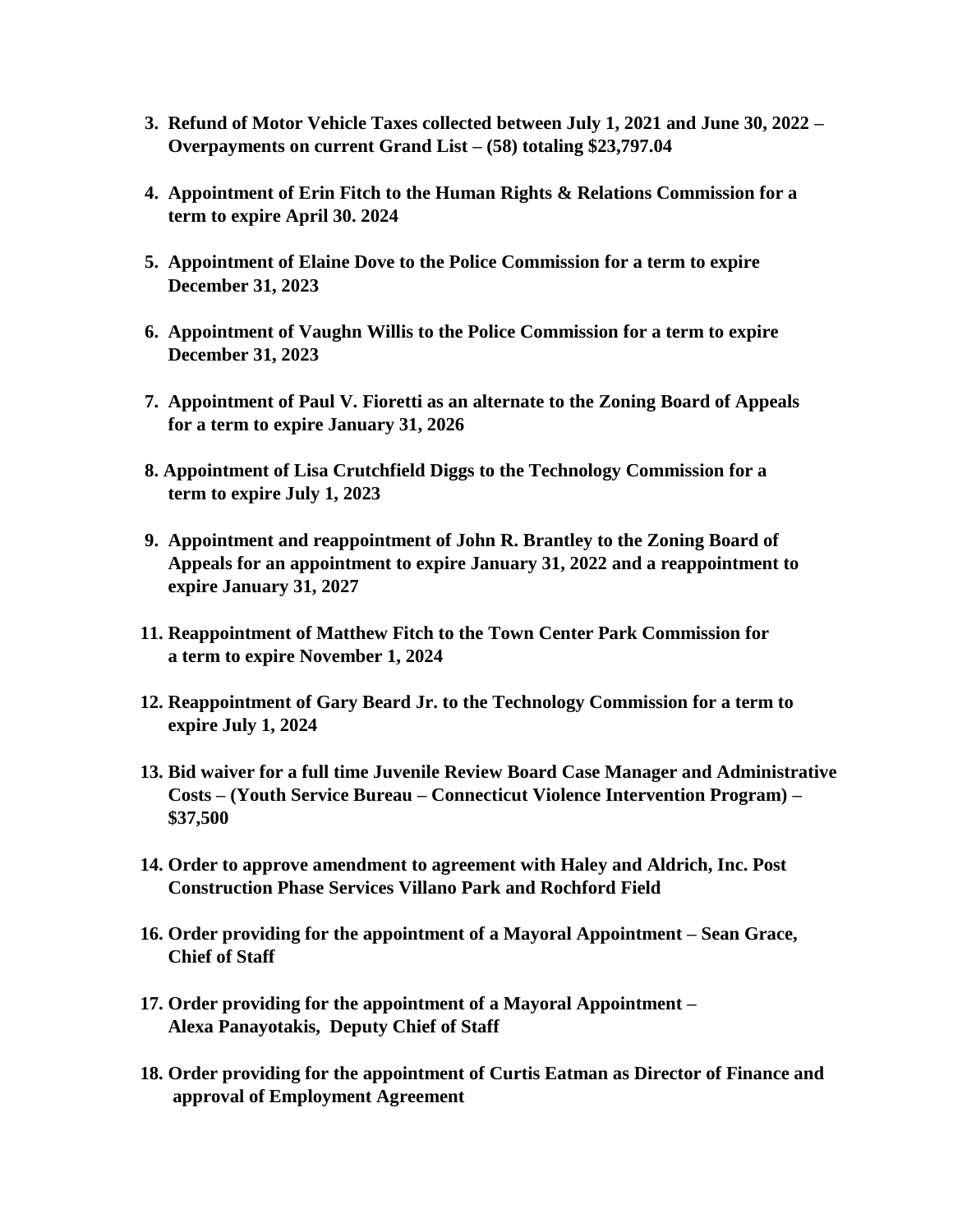- **19. Order authorizing the Finance Department to reclassify uncollectable taxes to the Suspense Tax Book – C.G.S. §12-165**
- **20. Order authorizing intradepartmental transfer 2021-2022 Fiscal Year Budget – \$300,000 Accrued Benefits/Retirement (from E&C acct)**
- **21. Order authorizing intradepartmental transfer 2021-2022 Fiscal Year Budget – Fire Dept. – \$75,000 for Garcia Overtime (from Reg. Salaries)**
- **22. Order to amend the 2021-2022 Fiscal Year Budget and authorization for interdepartmental transfer – (Police Dept.-Youth Services) - \$64,511.65**
- **23. Order to approve contract between Connecticut Violence Intervention Program, Inc. and the Town of Hamden Juvenile Review Board (JRB)**
- **24. Order to approve contract between Connecticut Violence Intervention Program and the Town of Hamden**

 **Bid Waiver associating with the contract agreement for Connecticut Violence Intervention Program (\$120,000)**

 **26. Capital Improvement Program (CIP) – Project Balance Transfer \$53,610**

#### **REGULAR AGENDA:**

#### **1. Appointment of Rhonda Caldwell to the Police Commission for a term to expire December 31, 2023**

 -- Moved by Ms. Gallagher, seconded by Mr. Webber. DISCUSSION: Ms. Wetmore said she will not support this nomination saying she has clearly shown and stated that she is antipolice with protests and has given out the home address of a police commissioner and encouraged people to protest there. She wanted to defund the police and reallocate those funds for the benefit of districts three and five. She said if a person cannot support the police department and wants to defund them and are anti police they should not be on the police commission and thinks Ms. Caldwell would be great for another commission, but not this one.

Ms. DeNardis said she concurs with Ms. Wetmore's remarks and is in agreement with how she stated them and for those reasons she too will not support this nominee to the police commission. She said our board and commission are important in carrying out the work of local government and we look for people who are going to uphold and advance the mission of the Commission they're looking to serve on and while she thinks we'd want them to come with constructive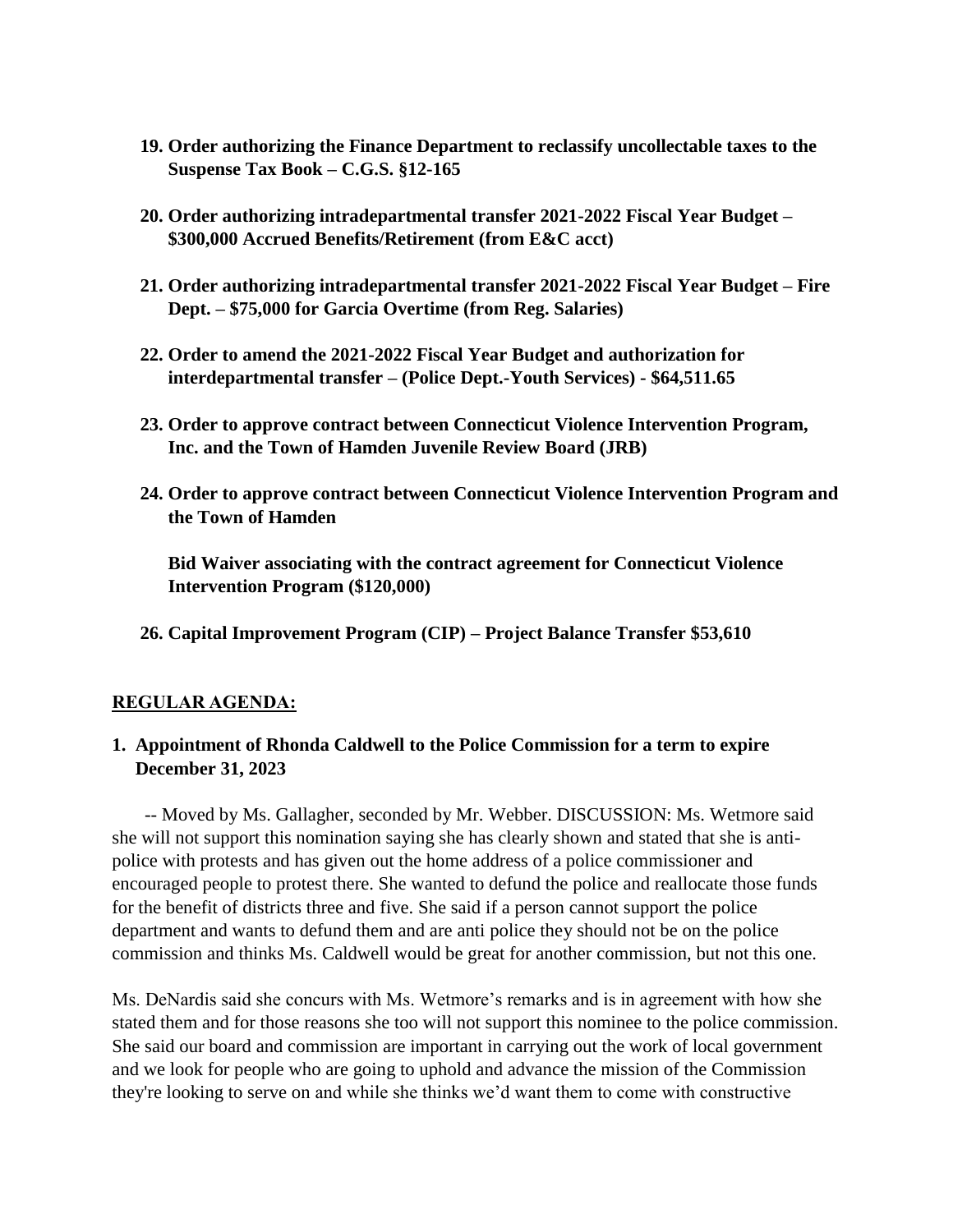criticism she believes that based on the statements made by this particular nominee she thinks they have to give this careful thought because constructive criticism is one thing, but not being supportive of the overall agenda she doesn't think is a suitable quality for any candidate that wants to serve on this given Commission.

Ms. Baez said she knows Ms. Caldwell is strong, she is brave, and she is in total support of her being on the police commission. She said Ms. Caldwell is critical with constructive criticism and the ability to analyze and create change that is better for our town and if we want our police department to be the best it can be we need to allow it to grow and change.

Ms. Gallagher said she will be supporting this. She said she has gotten to know Ms. Caldwell over the last year and is impressed with her resume and her passion for the community. She said Ms. Caldwell is a long standing and highly regarded advocate and community organizer with an impressive resume that she truly feels will benefit all of Hamden residents. She said she's a strong, clear communicator and able to communicate across multiple audiences and for many other reasons (stated) she thinks this appointment will restore some of the faith in our department and help them build a bridge between the public and our police department and many communities.

Ms. Sweet, after pointing out the functions of the police commission in the Town charter, said she believes that the most qualified person for this crucial appointment is Rhonda Caldwell. She said for the past three years she has worked tirelessly to make the commission more open and accessible to Hamden residents saying that before that the commission had no way of receiving complaints and due to Ms. Caldwell's actions they now have an email for residents to contact the commission. She said Ms. Caldwell is not anti-police she is pro accountability and pro community. After stating other reasons Ms. Sweet said she will be supporting this appointment to the police commission.

Mr. Osmanu said he'll be supporting the nomination of Ms. Caldwell. He said whether it's a resume or the actual work she's put in for the past three years it's really evident that she brings a diversity, not only in experience but ideas to this Council as we move forward as a Town. He said as we think of how we imagine public safety and how we want to reimagine public safety in this Town in creating a police Commission that's open, transparent and willing to interact with the community and overall build a safe Hamden.

Mr. O'Brien said policing has been a somewhat very divisive issue recently and while many people feel that the police deserve support and that the way they function works for them it's clear that it doesn't work for all, in particular people in black and brown communities and if it's not working for them, we should all strive to make sure that it does better. He said he believes that having people at the table like Ms. Caldwell will represent those communities and he has zero doubt that Ms. Caldwell is going to act with professionalism and have a sense of decorum and we're going to see a functioning body that's going to do well and helping our community into the next level of policing. He will support this appointment.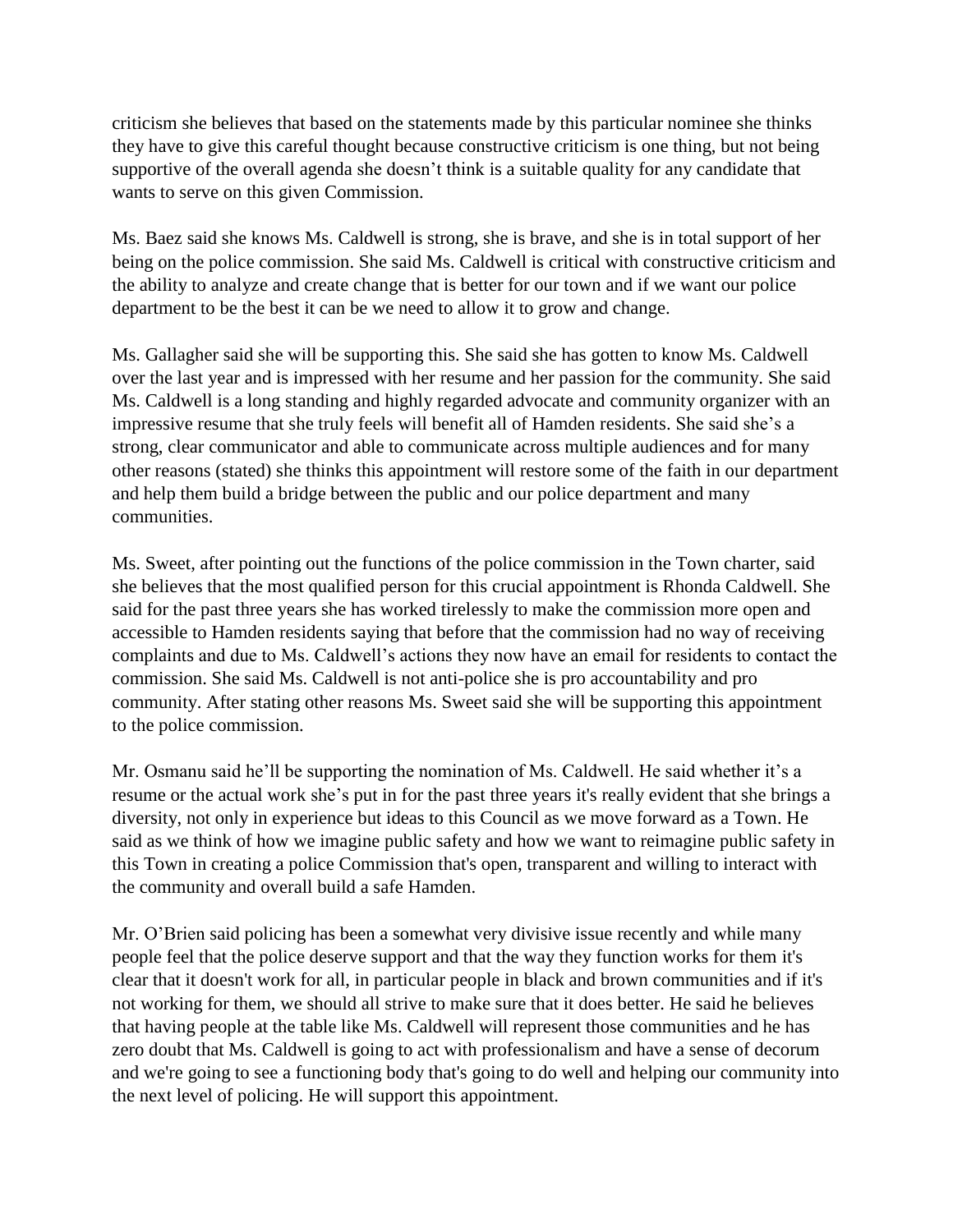Mr. Stevens said Ms. Caldwell has proved to him that she's well equipped for what is an important and difficult position and he too will support this.

Ms. Kiely said she can completely respect that there are people who think that everyone on the police Commission should be pro police but she does not have that belief (and gave her reasons why) She said she knows Ms. Caldwell is qualified and that Ms. Caldwell is one of the few people who she has seen in action with communities, with law enforcement, with understanding government, housing and processes. Ms. Kiely said she will support this appointment.

Mr. Webber said after he listened to the publics input she's rooted and grounded in transparency and accountability and seems to be a good fit. He said her resume speaks for itself and he looks forward to working with her and applauds her for volunteering her time.

A vote was taken on the item and it passed with 3 opposed (Bonadies) (DeNardis) (Wetmore) and 1 abstention (Farmer)

## **2. Appointment of Daniel Dunn to the Police Commission for a term to expire December 31, 2023**

 -- Moved by Mr. Osmanu, seconded by Mr. Alston and approved with 2 opposed (Bonadies) (Wetmore) and 2 abstentions (DeNardis) (Farmer)

## **3. Appointment of Frank LaDore to the Police Commission for a term to expire December 31, 2023**

 -- Moved by Mr. Alston, seconded by Mr. Webber. DISCUSSION: Ms. Kiely said she thinks he will make a wonderful nominee. Mr. Farmer thanked all the people who serve saying it's deeply needed and appreciated. Ms. Wetmore said she supports this and thinks Mr. LaDore is fait and supportive of the Police Department.

A vote was taken and the item passed with 3 opposed (Osmanu) (Sweet) (Farmer)

## **4. An order of the Town of Hamden, Connecticut authorizing the execution and delivery of a Government Obligation Contract and Schedules thereto for the acquisition, purchase, financing and leasing of certain police vehicles**

 -- Moved by Ms. Zaehringer, seconded by Mr. Farmer. DISCUSSION: Mr. Farmer asked for a list of all the vehicles with mileage and a maintenance schedule.

A vote was taken and the item passed with 4 opposed (Farmer) (Sweet) (Osmanu) (Irvin) and 2 abstentions (Kiely) (Bonadies)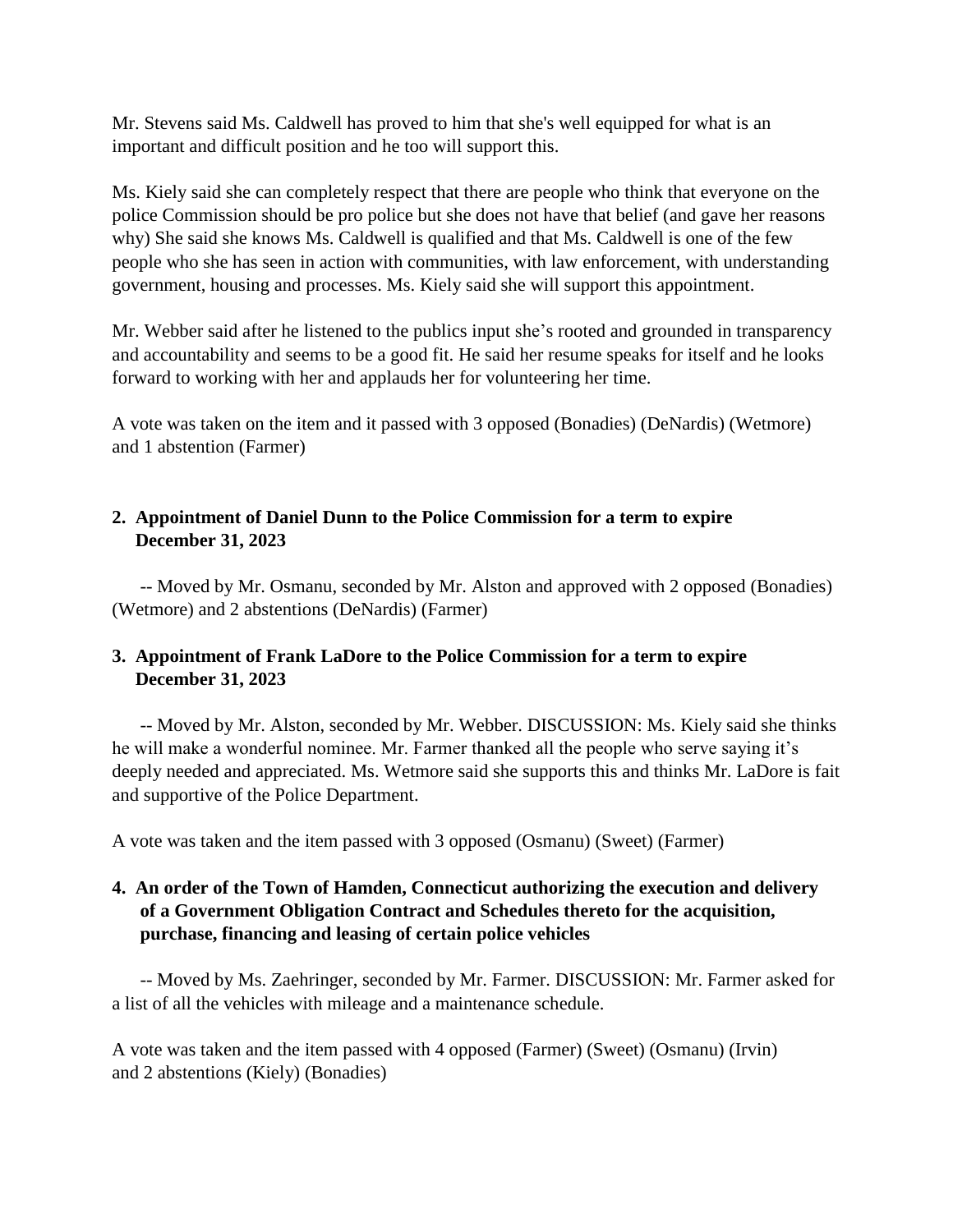### **5. Ordinance amending and restating §123.03 and adding §128.14 of the Town of Hamden Economic Development Incentive Policy**

-- Moved by Mr. Farmer, seconded by Ms. Zaehringer. DISCUSSION: Mr. Stevens said he'll work with getting answers to some questions from earlier but thinks this should still move forward.

Ms. DeNardis said she thinks this will place a burden on businesses and said incentives don't tip the balance, there's ambiguity in the language how criteria is met and judgement about good faith measures and she would like to see it rewritten and reworded.

Ms. Zaehringer, in referring to tonight's public comments, said maybe the administration can speak to first was with respect to smaller developments with units to five to seven units and the impact that this proposal might have on them and then also what the Economic Development Commission's position on this was or if they weren't consulted why they weren't consulted. Mr. Johnson said the Planning & Zoning Commission has made the requirement that any development that has five or more units has to have 20% of the units be affordable and he wants to point out that the Town has already established requirements concerning this that dictate some form of public benefit. Mr. Johnson said secondly, this matter was brought before the Economic Development Commission prior to submission to the Council for its review and approval.

Mr. Stevens said he thinks there are conversations to be had down the road with these incentives that we do want to offer, but the reason he's supporting this today is because we do have the incentives on the books and he thinks that adding the qualification standards to ensure the benefits of construction jobs to residents (unintelligible).

Mr. Farmer said we have an amazing, dynamic community nestled between two universities and that we're not going to please every developer but the people who want to be in partnership with us and the people want to buy into our community will find this attractive. He said this will attract not only other businesses but community members to our beloved community and so he's excited to vote for this.

Ms. Baez said she's so excited to see this come through and said Hamden should have done this before. She said our surrounding cities in Connecticut have the same and similar standards when it comes to construction industry and that these are very simple and very usual percentages to reach and best effort is defined by Connecticut as someone who is simply trying. That means advertising, reaching out to minority and local businesses, it means that you are vetting people and making sure that you're asking for folks to join your job site and giving them that opportunity. Ms. Baez said construction people across the region, and from New York to Florida, are all familiar with very similar standards and that they're very simple and achievable.

Ms. Kiely said she's been thinking about how to vote for this and she appreciates all comments and concerns shared. She said one, she thinks they need to be a little bit ambiguous because not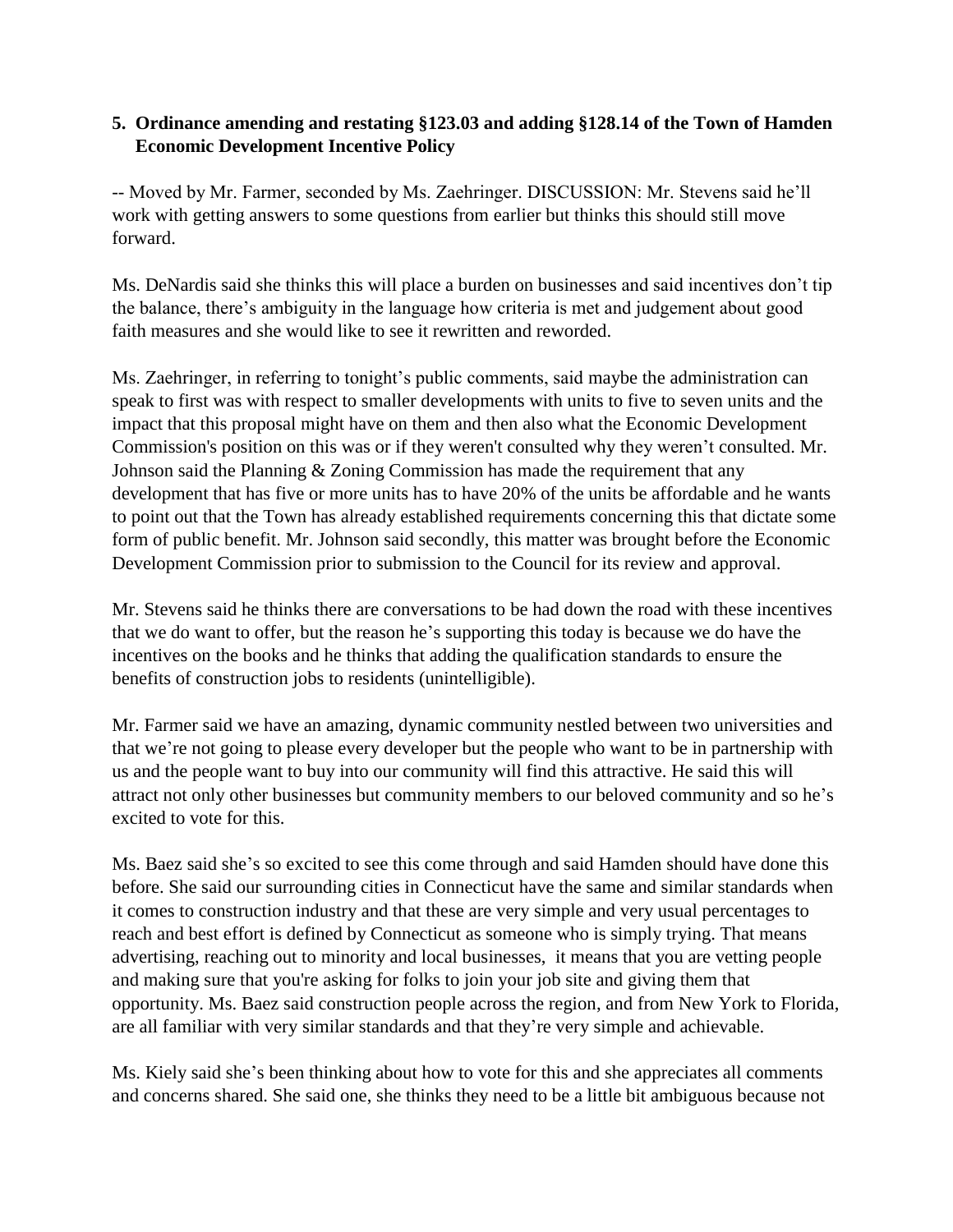everyone is created the same, especially in Hamden, so we need to allow for interpretation and she has faith in the administration in making sure this runs well. She said going forward she does think they need to make sure they're collecting data and making sure that it is actually the case in what is happening, and she also thinks that they have to make sure that they don't let fear or "what if's" stand in the way of what they know is a solution and what we need right now, and what we need in this town, is to have options and to make it an attractive place for businesses and contractors, and to include more diversity in that. She said she will be supporting it.

A vote was taken and the item passed with 3 opposed (Bonadies) (DeNardis) (Wetmore) and 1 absent (Mr. O'Brien)

Mr. O'Brien is now absent from the meeting.

#### **(Pulled from Consent Calendar)**

## **10. Appointments of Nancy Hill, Gary Tinney, Cherlyn Poindexter, Samod Rankins and Victor Mitchell to the Fire Commission for terms to expire December 31, 2023**

 -- Moved by Ms. Wetmore, seconded by Mr. Alston. DISCUSSION: Ms. Wetmore said she supports Victor Mitchell. She said he has always had the best interests of Hamden's fire department in his mind and has always worked hard as a volunteer and so she urges her colleagues to vote for him.

A vote was taken and the item passed with 1 abstention (Farmer)

#### **15. Order extending the Comprehensive Economic Development Plan**

 -- Moved by Mr. Farmer, seconded by Mr. Stevens. DISCUSSION: Mr. Farmer encouraged the community to add their input. Ms. Wetmore expressed her concern with Hamden having this.

A vote was taken and the item passed with 3 abstentions (Bonadies) (DeNardis) (Wetmore)

## **25. Resolution to transfer appropriation and unexpended bond proceeds to Furniture, Fixtures and Equipment Project**

-- Moved by Mr. Webber, seconded by Ms. Wetmore. DISCUSSION: Ms. Wetmore thinks Hamden is in dire straits as far as money goes and she's like to know exactly where the money is going before voting yes. Ms. Baez asked the administration of they would be giving a report and Mr. Grace said yes, some of it includes the Council Chambers and getting it set for a hybrid system and another use is for replacing carpet at the Government Center where there are extensive stains and some tripping hazards.